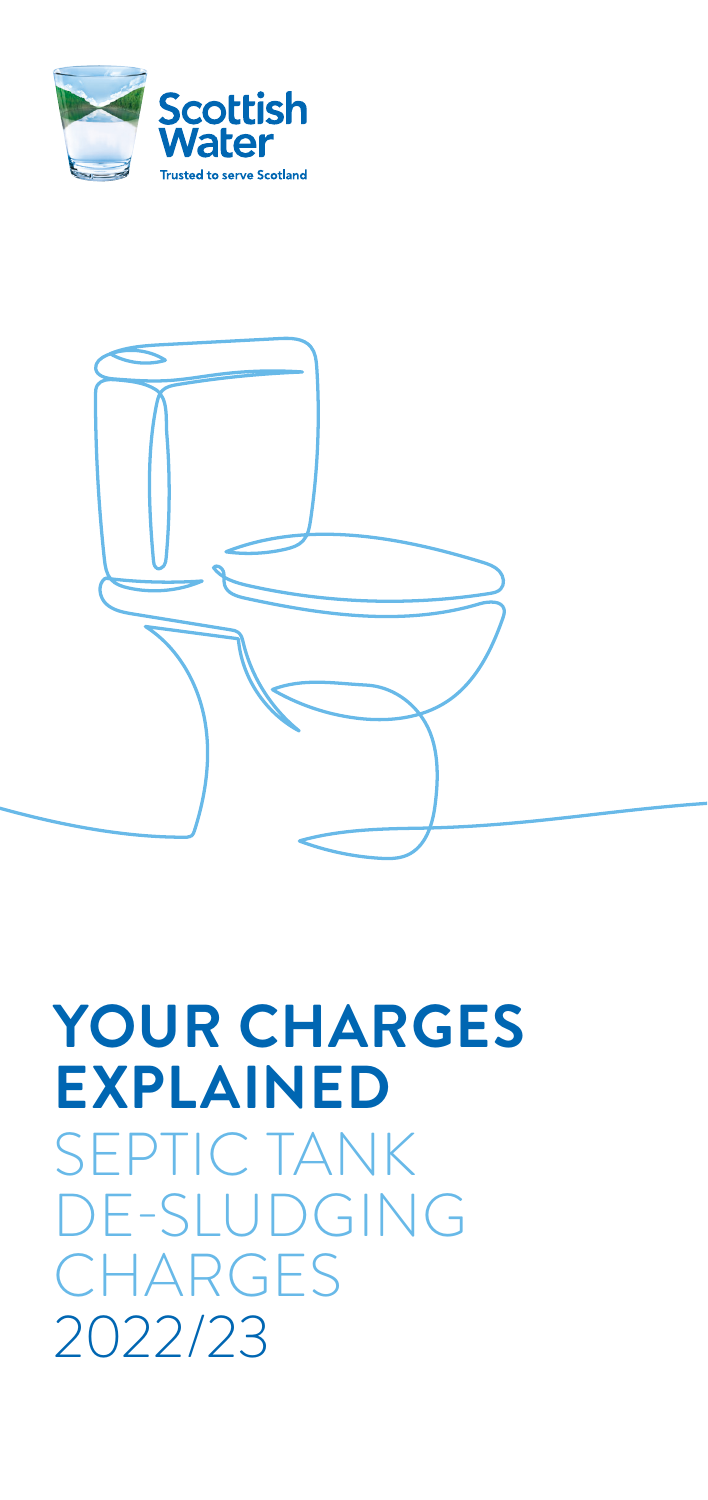We deliver **1.53 billion** litres of clear, fresh drinking water every day so it's there whenever you turn on the taps.

We protect the environment by removing and treating 1.08 billion litres of waste water every day.

Our vital public services help more than 5 million customers and over 2.6 million households across Scotland go about their day-to-day lives.

Our focus is on delivering an excellent service, providing great value for money, and reducing the effect we have on the environment. We work 24 hours a day, 365 days a year to keep the water cycle running.

The charges you pay allow us to operate and improve water and waste water services in communities across Scotland.

# Septic tank de-sludging services

Scottish Water offers a range of septic tank de-sludging services. These services are available to household and business customers who own a private septic tank which takes standard waste, such as sewage and waste water. If you meet all our conditions, the charges detailed in this leaflet will apply.

## Types of service

#### There are three levels of service that are available to all septic tank owners in Scotland. These are:

Scheduled service: You can submit an application for service to us and we will de-sludge your septic tank at agreed intervals. A planned schedule of regular de-sludging services helps to keep your charges – and our costs – down. This service is charged at the approved rates in operation at the time of each de-sludging service. If you cancel your scheduled service within the 14 days prior to your septic tank being de-sludged you will be responsible for the payment of the charge.

Unscheduled service: If you would rather not set up a regular scheduled service with us, you can opt for our unscheduled service. This service offers a one-off de-sludge service within 28 working days of your request where possible. You will be notified of the date for de-sludging your tank before the work is carried out. This service is more expensive to provide than the scheduled service, so the charges are higher.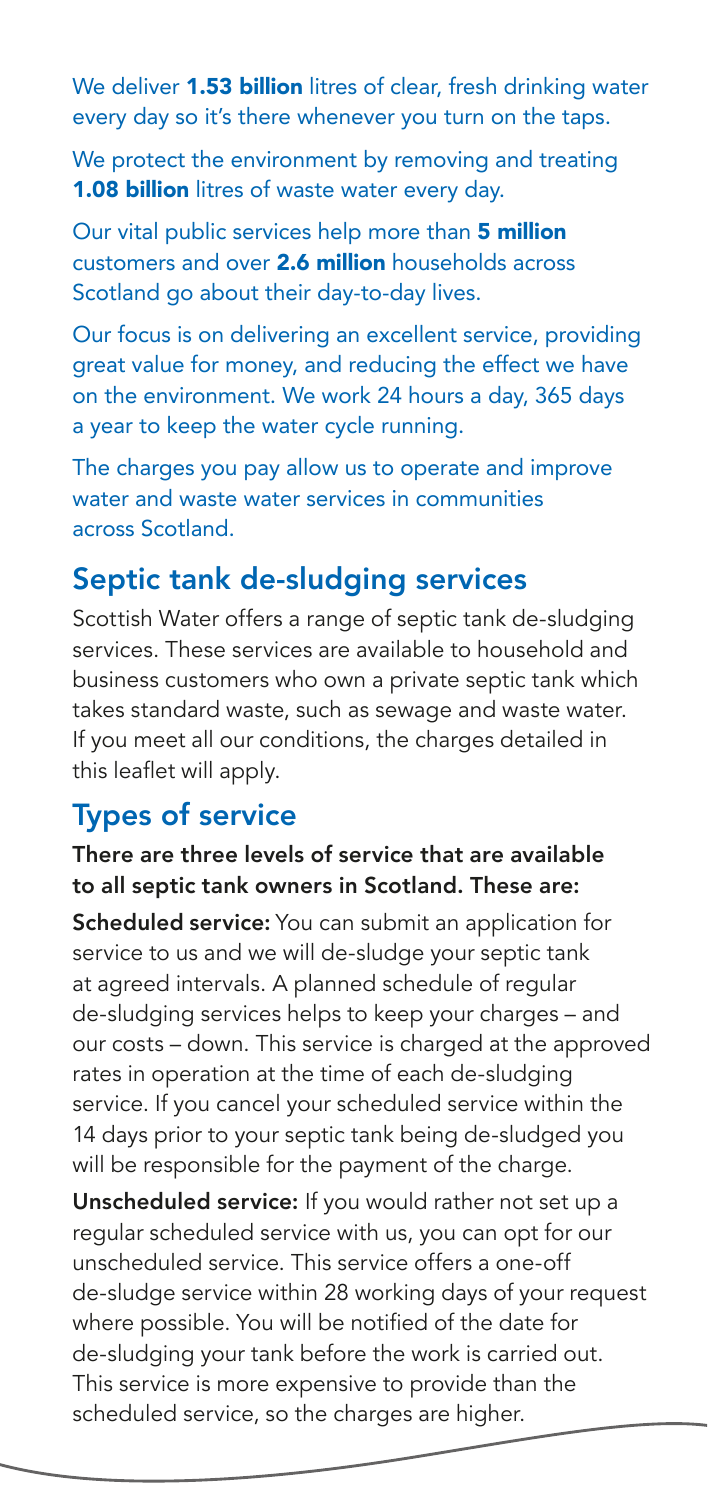Urgent response service: If you need your septic tank de-sludged urgently we'll aim to attend within 2 working days of your request where possible. This urgent response service is the most expensive for us to provide and this is reflected in the charge. We may have to charge you the actual cost of doing the work if this is more than the charges shown.

If we are unable to accommodate the above timescales, you will be notified at the time of booking.

# Payment arrangements for septic tank services

Charges are payable 30 days from the date of invoice. We will not provide any de-sludging service to a customer who has failed to pay a previous charge for a de-sludging service. Payments can be made online at www.scottishwater.co.uk/payabill

## De-sludging charges

The septic tank de-sludging charges detailed apply for the financial year 1 April 2022 to 31 March 2023.

# Household charges

The charges below are based on one septic tank being de-sludged. The septic tank can serve up to 5 houses and must meet all the basic conditions.

#### Household charges

| Scheduled       | £210.90                                   |
|-----------------|-------------------------------------------|
| Unscheduled     | £297.40                                   |
| Urgent response | £428.60 or actual cost<br>if this is more |

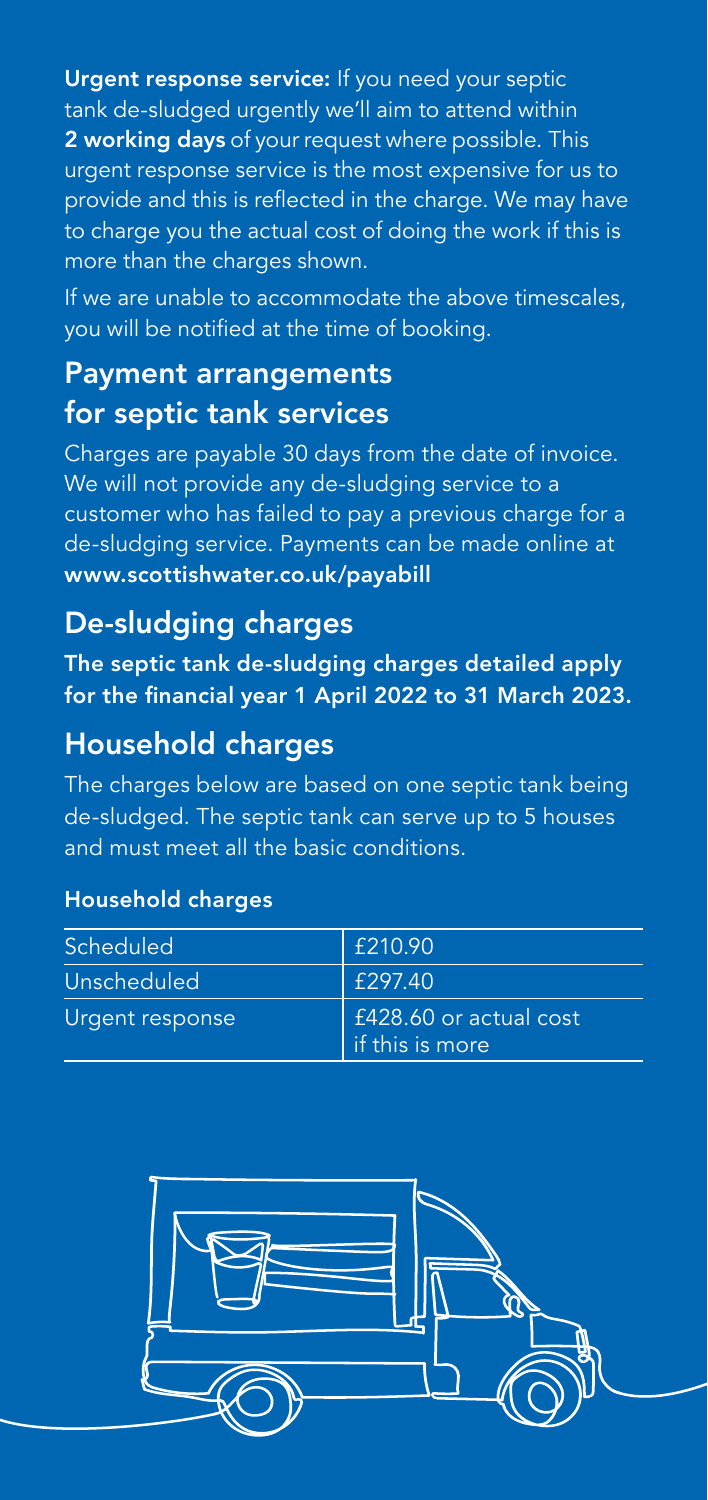# Charges for multiple and larger tanks

Prior to any service being delivered, upon request we will provide an estimate in the following circumstances:

- where more than 5 houses are connected to your tank.
- where your tank size is greater than 9m3 (9,000 litres).
- where your property has multiple tanks that require de-sludging at the same time.

Please note, Scottish Water is unable to provide a de-sludging service for any septic tank which takes waste as a result of non-household or industrial processes.

## Business charges

| Scheduled       | £220.50                                   |
|-----------------|-------------------------------------------|
| Unscheduled     | £306.00                                   |
| Urgent response | £441.70 or actual cost<br>if this is more |

#### The standard charges are for a single tank up to  $9m<sup>3</sup>$ , provided the tank does not take industrial waste.

There will also be an additional charge where the volume of the tank is greater than 9 $\mathsf{m}^{\mathsf{3}}$  and this is based per m $^3$ .

If you need to have multiple tanks on your property de-sludged at the same time, we will provide an estimate for de-sludging your tanks.

| Additional charge per $m^3$   £25.60 |  |
|--------------------------------------|--|
|--------------------------------------|--|

We may impose a charge if we arrive at the property but can't de-sludge the septic tank for reasons beyond our control. This is classed as an abortive visit.

| Abortive visits | £80.20 |
|-----------------|--------|
|                 |        |

VAT will be added where applicable.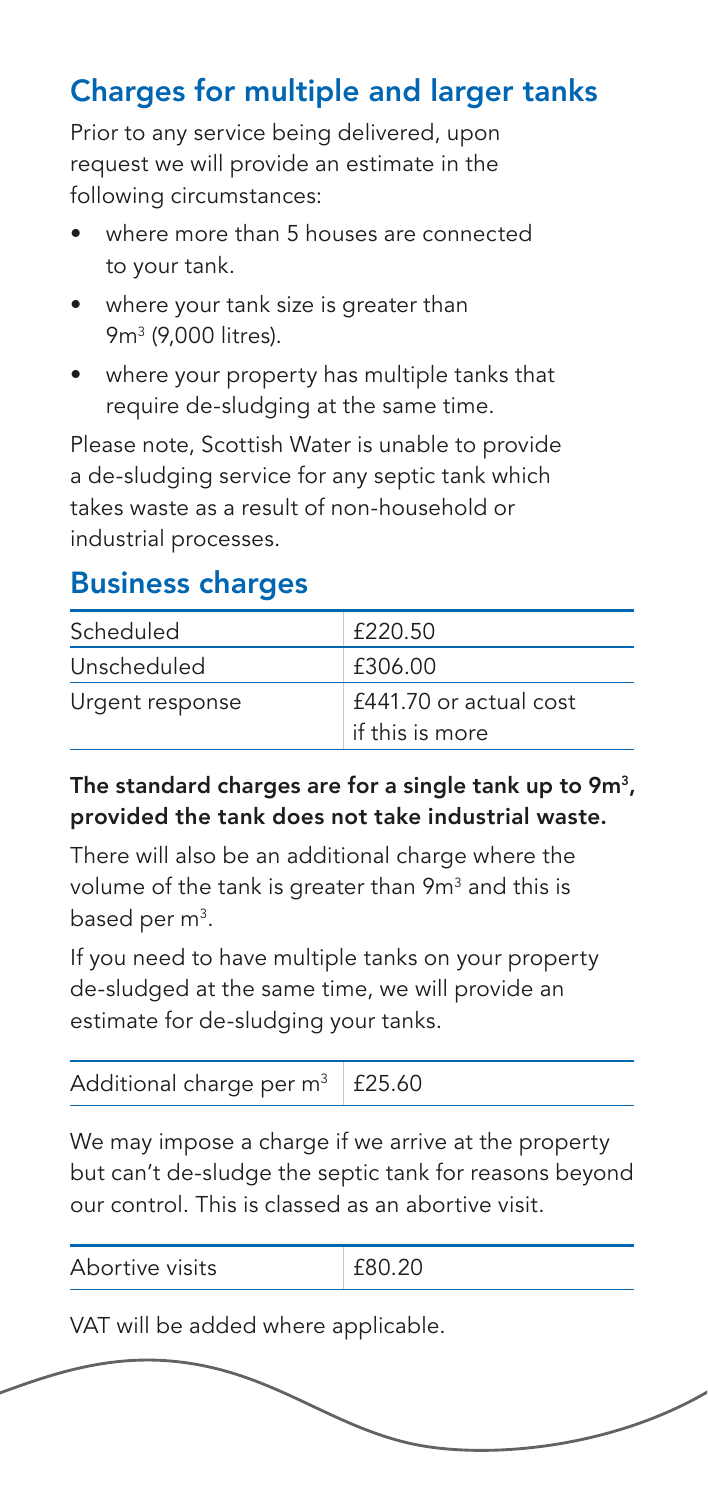#### The following factors are taken into consideration to help us carry out a range of de-sludging services:

- the weight and manageability of the lid of your tank (i.e. capable of being moved or lifted by one person).
- the position of your tank (i.e. accessibility and/or distance and height from the tanker).
- the available access for our vehicles and parking facilities.

Your tank lid must be readily accessible, free from any apparent damage and in an unlocked position. If your lid does not meet this criteria, we will not be liable for any damage caused. If these conditions are not met and the situation is considered to be unsafe, we would reserve the right to refuse de-sludging services. For full details of our conditions or any additional information about septic tanks please call our Customer Helpline on 0800 0778778.

# Help us to help you

Water is a precious natural resource and we must all look after it. When nature calls, there's a world to save - so join the wave:

- Only flush the 3Ps toilet paper, pee & poo.
- Don't flush single-use wipes, period products or other bathroom waste items as these can contain plastic. Put them in the bin instead.
- Recycle or put all cooled fat, oil and grease in a bin, not down the sink^.
- Top up from the tap use a refillable bottle and enjoy great-tasting water from the tap. It's good for you, your pocket and the planet.
- Water is always worth saving there are lots of simple ways to save water that can help keep your energy costs down. Find out how much water you use in your household, visit: www.getwaterfit.co.uk

To find out more, visit www.scottishwater.co.uk

^Please check with your local Council/waste contractor for info on how to recycle or dispose of used fat, oil and grease in your area.